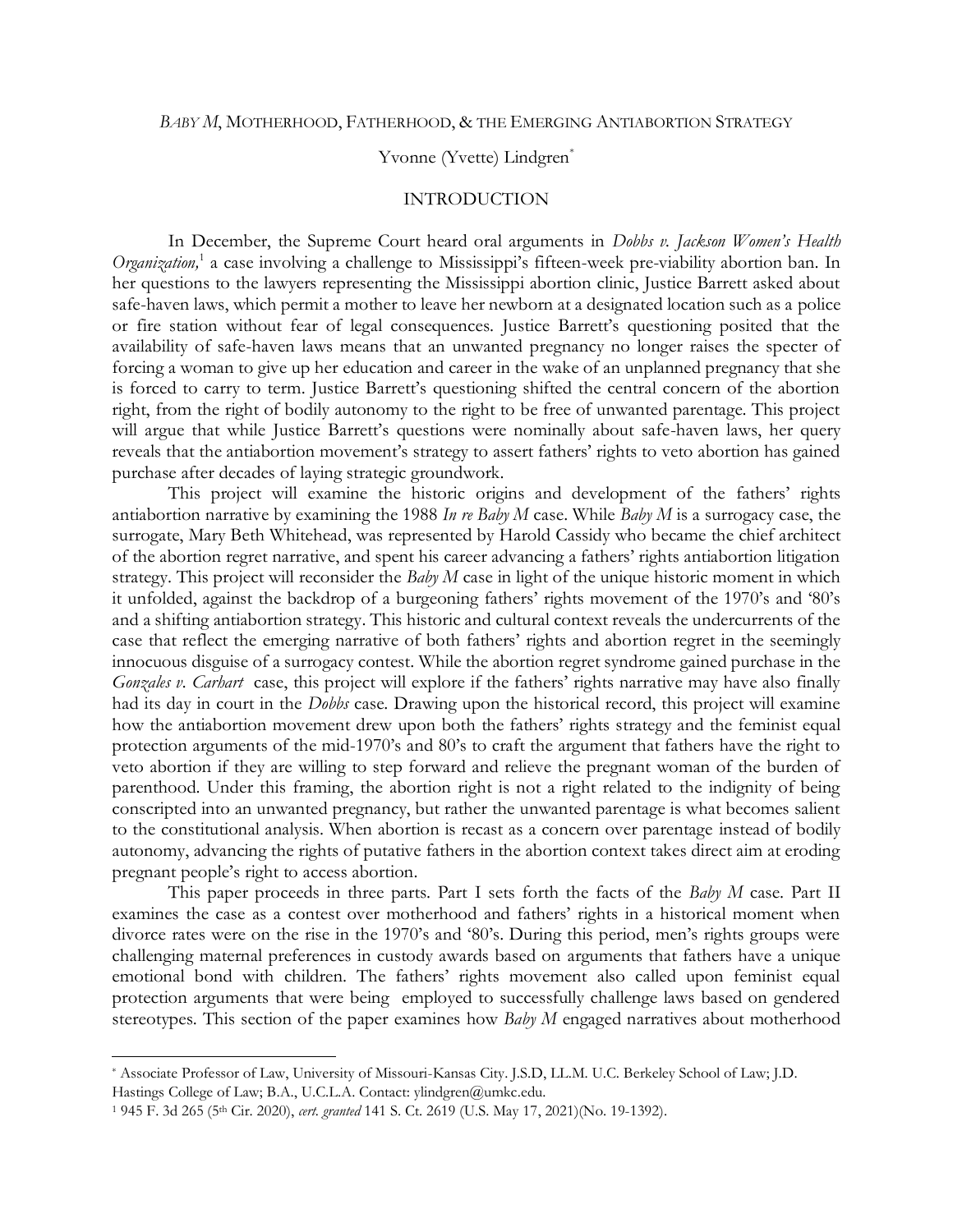and fatherhood that would become central to the antiabortion strategy to challenge the abortion right. The section examines the role of Ms. Whitehead's attorney, Harold Cassidy, who later founded the National Foundation for Life. Specifically, this section examines how Mr. Cassidy's arguments that Ms. Whitehead was experiencing severe emotional trauma at being separated from her baby developed into the woman-protective antiabortion narrative of abortion regret, the idea that abortion causes severe emotional trauma. During this period, he and his legal partner deployed a litigation strategy designed to assert the rights of putative fathers to veto abortion if they are willing to undertake parental responsibility. Thus, while *Baby M* is on its surface a case about surrogacy, Section II examines its significance at a critical moment in the antiabortion movement. Section III examines the impact of abortion regret and fathers' rights in abortion jurisprudence. The Supreme Court deployed an abortion syndrome argument when upholding the so-called partial birth abortion ban in *Gonzales v. Carhart*.<sup>2</sup> The fathers' rights narrative may have also become salient to the current conservative majority of the Supreme Court. Justice Barrett's questioning at oral argument suggests that the Court may be open to recasting the right of abortion from a right of bodily autonomy to a right to be free of unwanted parentage.

## I THE BABY M CASE

# [THIS SECTION WILL HAVE A DESCRIPTION OF THE BABY M CASE]

### II BABY M AND THE CONTEST OVER MOTHERHOOD AND FATHERS' RIGHTS

a. Marybeth Whitehead and the Narrative of Motherhood

The theme of motherhood is threaded throughout the *Baby M* case.<sup>3</sup> The case garnered national attention and Mary Beth Whitehead was widely criticized in the media as a bad mother who was hysterical and unstable.<sup>4</sup> The New Jersey Supreme Court took notice of this negative media portrayal, noting in their opinion that "we do not know of, and cannot conceive of, any other case where a perfectly fit mother was expected to surrender her newly born infant, perhaps forever, and was then told she was a bad mother because she did not."<sup>5</sup> Feminists have also explored the themes of motherhood presented by the *Baby M* case.<sup>6</sup>

The court described the effect of relinquishing the newborn on Mrs. Whitehead, describing that she "realized almost from the moment of birth, that she could not part with this child. She had felt a bond with it even during pregnancy."<sup>7</sup> After giving the baby to the Sterns after leaving the

<sup>2</sup> 550 U.S*.* 124, 158-59 (2007).

<sup>3</sup> *See discussion,* MELISSA MURRAY & KRISTIN LUKER, CASES ON REPRODUCTIVE RIGHTS AND JUSTICE 383-84 (West 2015) (describing the "two searing images of motherhood" presented by the court).

<sup>4</sup> *See discussion*, AREEN, SPINDELMAN, ET AL., TEACHER'S MANUAL, FAMILY LAW CASES AND MATERIALS (6 th Edition) at 209 (describing that Whitehead "was often portrayed by the media as a hysterical, unstable woman, who could not keep a promise.).

<sup>5</sup> In re Baby M, 537 A. 2d 1227, 1259 (1988).

<sup>6</sup> *See e.g*. Marjorie Maguire Schultz, *Reproductive Technology and Intent-Based Parenthood: An Opportunity for Gender Neutrality,*  1990 WISC. L. REV. 297, 376-79 (describing that surrogacy arrangements challenge the "givenness of women's biological destiny" and the possibility of recognizing "emergent male efforts to claim a meaningful role in access to and nurture of children."); Pamela Laufer-Ukeles, *Essay, Approaching Surrogate Motherhood: Reconsidering Difference,* 26 VT. L. REV. 407, 436 (2002).

<sup>7</sup> 537 A. 2d 1227, 1236. Melissa Murray and Kristin Luker have observed that the Baby M court described that the "emotional connection between mother and child are first developed *in utero* during gestation." MURRAY & LUKER, *supra* note 3, at 383.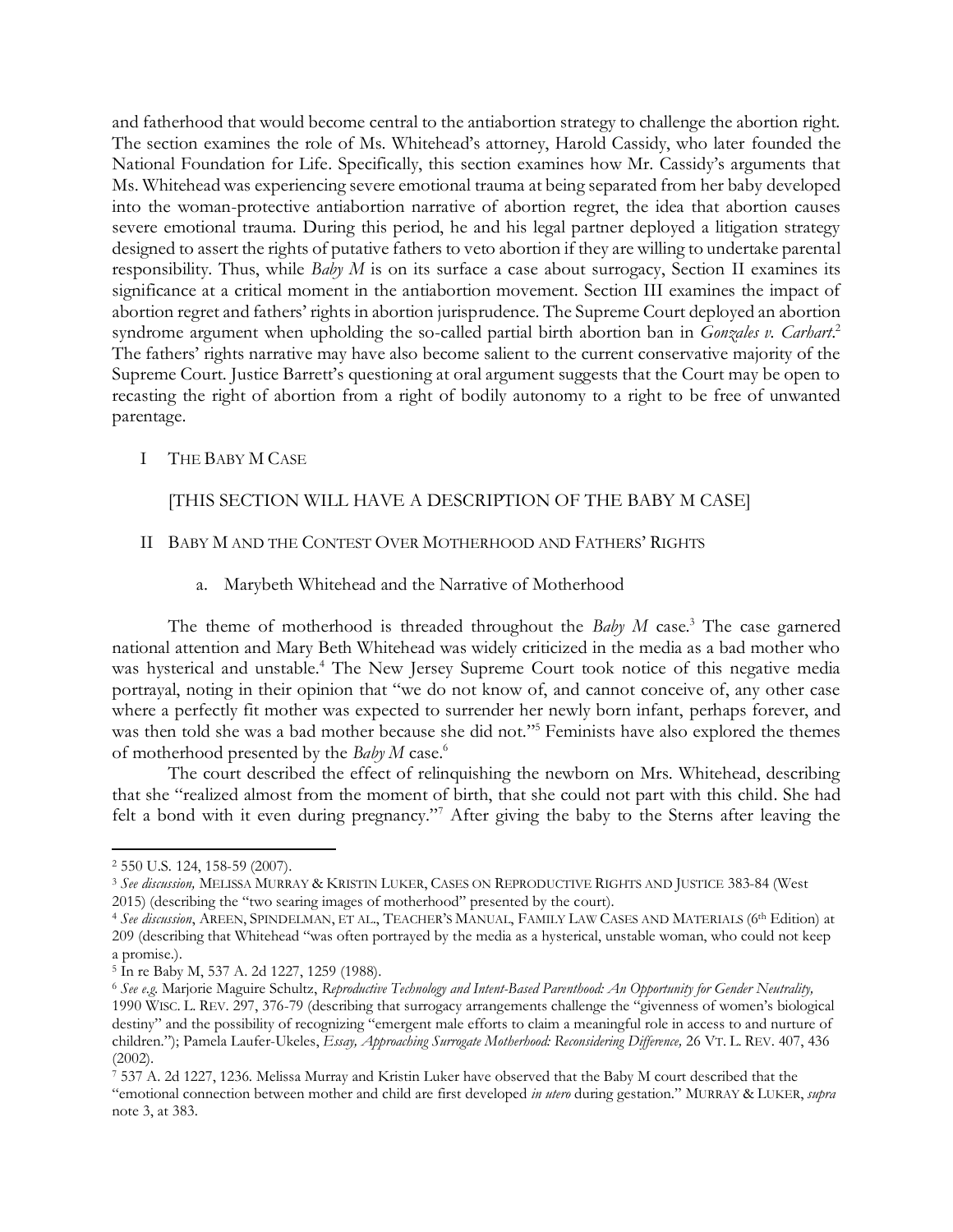hospital, she "became deeply disturbed, disconsolate, stricken with unbearable sadness. She had to have her child. She could not eat, sleep, or concentrate on anything other than her need for her baby."<sup>8</sup> Her lawyer argued that the trauma of separation from her baby and the ensuing lower court order granting custody to the Sterns caused Mrs. Whitehead to act in erratic behavior for which she was judged harshly by the court in its decision to award custody to the Sterns.<sup>9</sup>

Elizabeth Stern was also negatively portrayed through the lens of motherhood, with the New Jersey Supreme Court questioning her reasons for foregoing pregnancy and turning to a surrogacy arrangement. While her stated reason for choosing not to bear a child was due to her multiple sclerosis diagnosis, the court observed, "[h]er anxiety appears to have exceeded the actual risk. . . .Nonetheless, that anxiety was evidently quite real."<sup>10</sup> The court took pains to note that in addition to Mrs. Stern's overblown fear of the health risks involved in a pregnancy<sup>11</sup> her inability to bear children was exacerbated by her decision to waited to start a family in order to pursue her professional goals of medical school and residency and the delay resulted in her need to turn to a surrogate.<sup>12</sup>

#### b. Harold Cassidy, Motherhood, and Abortion Regret

Mary Beth Whitehead's attorney in the case, Harold Cassidy, had spent much of his career working with a network of birth mothers who were trying to reunite with children they had given up for adoption.<sup>13</sup> His experience working with birth mothers led him to represent Whitehead in her fight to retain custody of the child she bore as a surrogate for the Sterns. Cassidy saw the case as an opportunity to put "the moral value of motherhood in the spotlight and create[] an image of a grieving mother" torn away from her child at birth through adoption and surrogacy. In the ensuing years he would draw upon this narrative forged in his work in adoption cases and the *Baby M* case to draw a parallel to abortion: that abortion harms women because they would come to regret their decision.<sup>14</sup> He has described that while he did not initially see the parallels between the trauma and regret of adoption, surrogacy, and abortion, his work in these cases and the *Baby M* surrogacy case led him to respect "the powerful, inherent instincts of women to love their children" and "their inability when they lose their children, to put it completely behind them" even when their children are embryos.<sup>15</sup>

Cassidy's argument that abortion harms women put him at the forefront of the new antiabortion narrative that was gaining traction during this period that shifted focus from protecting fetal life to protecting women from the harms of abortion. <sup>16</sup> The woman-protective antiabortion narrative claims

<sup>8</sup> *Id*. at 1236*. See* MURRAY & LUKER, *supra* note 3, at 383 (describing the court's depiction Whitehead's longing for her daughter as a "visceral, primal—indeed animal-like—need that had to be sated.").

<sup>9</sup> *Id.* at 1239.

<sup>10</sup> In re Baby M, 537 A. 2d 1227, 1235.

<sup>11</sup> Those risks were not insignificant, and included, as the court points out, "blindness, paraplegia, or other forms of debilitation." Baby M at 1235.

<sup>12</sup> *Id.* at 1235.

<sup>13</sup> Sarah Blustain, *The Man Who Loved Women Too Much,* Mother Jones (Jan. 2011),

<https://www.motherjones.com/politics/2011/01/harold-cassidy-abortion-laws/> (profiling Harold Cassidy's career). <sup>14</sup> *Id.*

<sup>15</sup> *Id.*

<sup>16</sup>*.* Sarah Blustain, *The Man Who Loved Women Too Much,* Mother Jones (Jan. 2011), <https://www.motherjones.com/politics/2011/01/harold-cassidy-abortion-laws/> (describing that Cassidy's beliefs that abortion harms women has "put him at the forefront of the pro-life movement's biggest rebranding in recent memory."). *See generally* KARISSA HAUGEBERG, WOMEN AGAINST ABORTION:INSIDE THE LARGEST MORAL REFORM MOVEMENT OF THE TWENTIETH CENTURY 35-55 (2017) (describing the "invention of postabortion syndrome"); MARY ZIEGLER, ABORTION AND THE LAW IN AMERICA: ROE V. WADE TO THE PRESENT, 145, 173-75 (2020)(describing the founding of Operation Outcry designed to substantiate the claim that abortion harms women); Mary Ziegler, *Some Form of Punishment: Penalizing Women for Abortion*, 26 WM. & MARY BILL OF RTS. J. 735, 750 (2018) (describing the reasons and influences that caused mainstream pro-life organizations in the mid- to late 1980's, after unsuccessful attempts to introduce fetal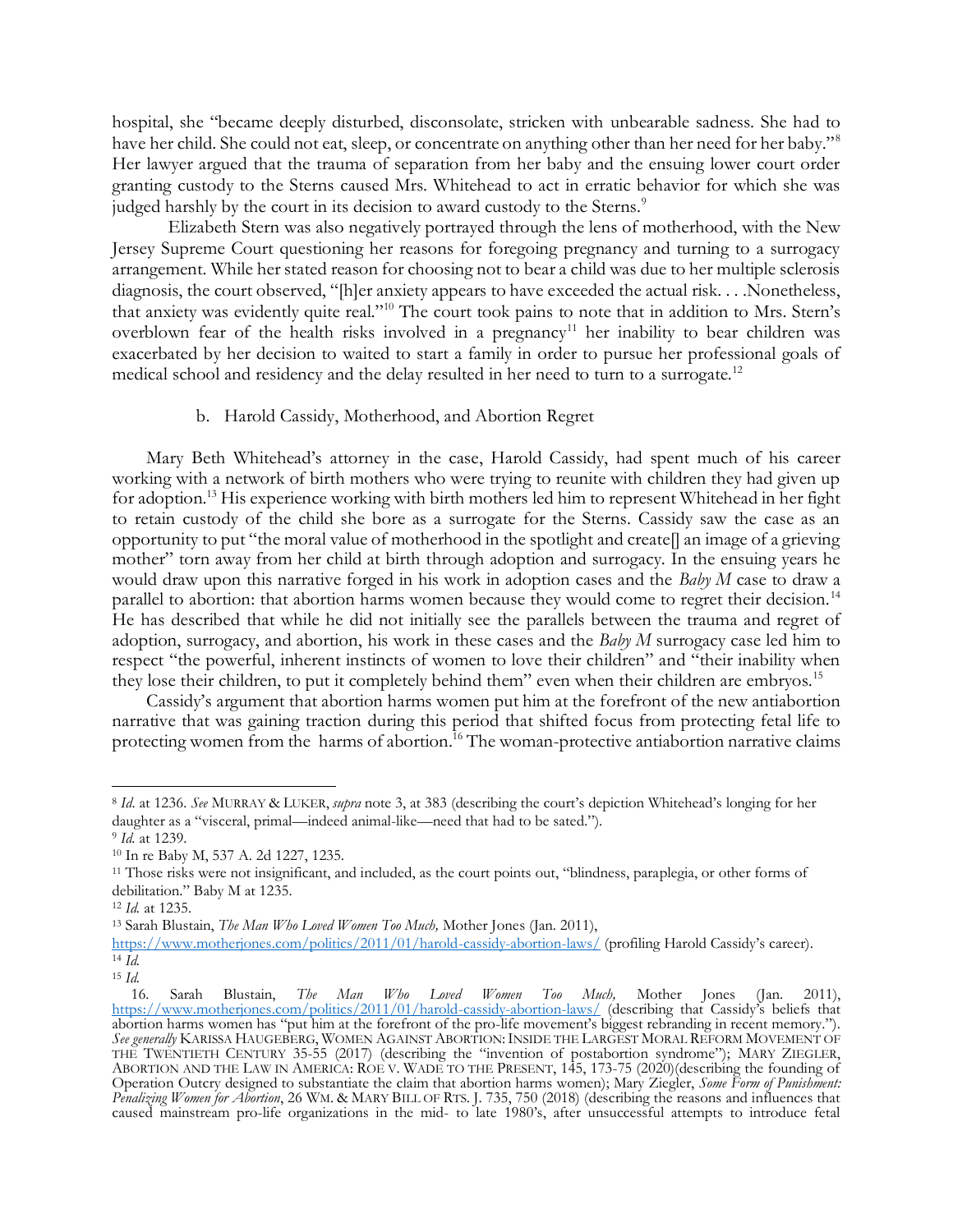that women who have abortions suffer psychological harm when they realize they have terminated a life of a human being.<sup>17</sup> Describing the harm as "abortion syndrome,"<sup>18</sup> antiabortion activists gathered stories and narratives of women who claimed that they were harmed by abortion, including "suicide attempts, sexual promiscuity, eating disorders, and drug and alcohol abuse."<sup>19</sup> Cassidy teamed up with Allan Parker to found Operation Outcry that has gathered thousands of declarations of women about how abortions have destroyed their lives.<sup>20</sup> Drawing upon "scientific" research and the testimonials of women who have undergone the procedure and later claim to regret their abortions, Cassidy and other abortion opponents sought to require onerous informed consent scripts that warned women of abortion's alleged harms.<sup>21</sup>

Cassidy drew upon the narrative of maternal regret that had dominated his work challenging adoption and surrogacy cases to argue that abortion causes women trauma by severing a mother's relationship with her unborn child. One of his first cases in which he applied his abortion regret argument was a New Jersey case two years after *Baby M*, *Loce v. New Jersey* in which a putative father sued the state for failing to stop his girlfriend from having an abortion.<sup>22</sup> Cassidy filed a supporting brief in which he argued that "[a] mother's relationship with her child during pregnancy is the most intimate, most unique, most important, and one most worthy of protection."<sup>23</sup> Indeed, Cassidy's brief cites to the holding in *Baby M* to support his argument that while "both parents are equal contributors to life, with equal obligations following birth," but the primary custodian of a baby is the mother if the parents disagree on custody because of the bond that is created by carrying the child to birth.<sup>24</sup> While the case was unsuccessful, it was the first in a litigation strategy to challenge abortion based on the same arguments he developed on behalf of Mary Beth Whitehead in *Baby M.* In 1997 he represented a 16-year-old girl in her suit against an abortion provider arguing that he had failed to obtain informed consent. The case, *Marie v. McGreevey*, <sup>25</sup> was brought by women who had undergone the abortion procedure and sued abortion providers in wrongful death on behalf of aborted fetuses for failure to give proper informed consent for abortion procedure. The lawsuit was unsuccessful but provided a platform for Cassidy's argument that abortion was harmful to women and that informed consent was necessary to protect women from the emotional and physical harms of abortion. In that year Cassidy founded the National Foundation for Life to support his litigation strategy in the Donna Santa Marie case and similar woman-protective cases.<sup>26</sup>

personhood legislation in Congress, to change tac to stress woman-protective arguments but continued to stress fetal personhood with support of laws that criminalized drug use during pregnancy, for example.).

<sup>17</sup> *See*, Reva B. Siegel, *The New Politics of Abortion: An Equality Analysis of Woman-Protective Abortion Restrictions,* 3 U. ILL. L. REV. 991, 1012 (2007)(describing the woman-protective rationale that undergirds South Dakota restrictive abortion legislation).

<sup>18</sup>*. See id.* at 38.

<sup>19</sup>*.* HAUGEBERG, *supra* note 15, at 40 (describing an antiabortion tract, entitled *You Are Hurting,* that details that when a woman becomes pregnant, "the body machinery gears up to produce a child: The Maternal mind set begins to establish. Any thwarting of this natural process (such as an abortion) upsets the body ecology and scars the psyche of the would-be mother." *Id.* at 40-41).

<sup>20</sup> Blustain.

<sup>21.</sup> *See* Linda Greenhouse & Reva B. Siegel, Casey *and the Clinic Closings*, 125 YALE L.J. 1430, 1444-49 (2019); Linda Greenhouse, Opinion, *Why Courts Shouldn't Ignore the Facts About Abortion Rights*, N.Y. TIMES (Feb. 28, 2016), https://www.nytimes.com/2016/02/28/opinion/sunday/why-courts-shouldnt-ignore-the-facts-about-abortionrights.html.

<sup>&</sup>lt;sup>22</sup> Loce v. New Jersey, (1990).

<sup>23</sup> Krail, et al. v. New Jersey, Petition for Writ of Certiorari to the New Jersey Supreme Court, Oct. Term 1993, Brief in Support of Writ of Certiorari to New Jersey Supreme Court, at 36. Available at krailv.newjerseycertpetition.pdf [\(motherjones.com\)](https://www.motherjones.com/wp-content/uploads/krailv.newjerseycertpetition.pdf)

<sup>24</sup> Krail, et al. v. New Jersey, Petition for Writ of Certiorari to the New Jersey Supreme Court, Oct. Term 1993, Brief in Support of Writ of Certiorari to New Jersey Supreme Court, at 32, fn. 50.

<sup>25</sup> 314 F. 3d 136 (2002)(3rd Cir.)(holding women were unable to sue abortion providers in wrongful death on behalf of aborted fetuses for failure to give proper informed consent for abortion procedure).

<sup>26</sup> Blustain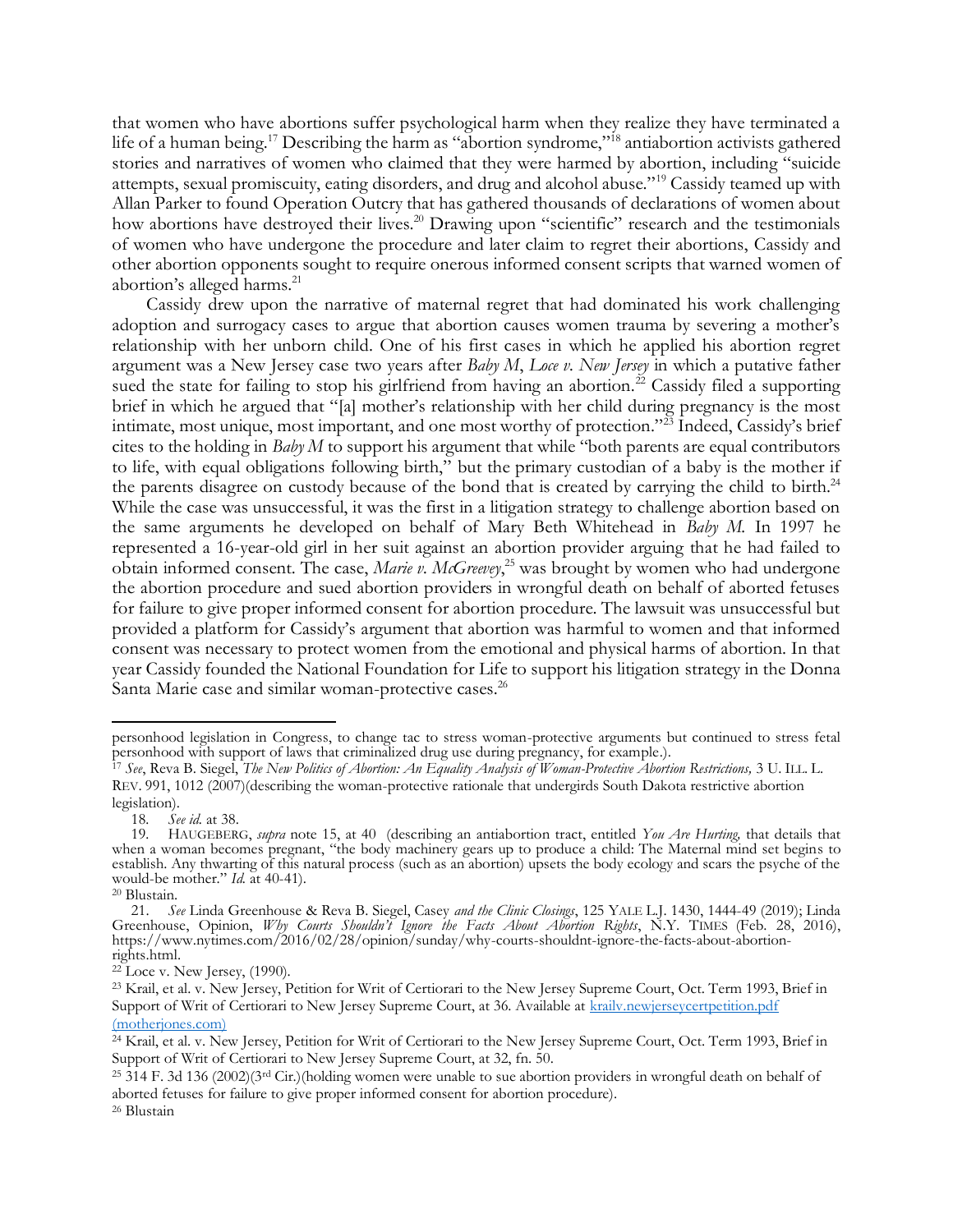In 2003, Cassidy helped South Dakota legislator Matt McCaulley draft a near total abortion ban based on a woman-protective rationale.<sup>27</sup> The bill passed in 2005 by the South Dakota legislature based on the woman-protective reasoning describes that "by having an abortion, her existing relationship and her existing constitutional rights with regards to that relationship will be terminated" and required the doctor to advise the pregnant woman of all known medical risks of having an abortion, including "depression and related psychological distress and increased risk of suicide ideation and suicide."<sup>28</sup> A separate abortion bill passed in 2006 by the legislature stated that the purpose of that bill was "to fully protect the rights, interests, and health of the pregnant mother . . . and the mother's fundamental natural intrinsic right to a relationship with her child."<sup>29</sup> To gain support for the bill, Cassidy arranged for testimony during the committee hearing that included a rape victim who had an abortion at the urging of her family but later came to regret the abortion, describing it to committee members as a "second rape."<sup>30</sup> Cassidy himself testified and described his work assisting biological mothers who sought his help in adoption cases.<sup>31</sup> The bill was vetoed by the South Dakota governor but an informed consent law that required doctors to tell their patients that "abortion will terminate the life of a whole, separate, unique, living human being" was passed in 2005. When the law was unsuccessfully challenged in 2011 in *Planned Parenthood v. Rounds*, Harold Cassidy joined South Dakota's attorney general to defend the law before the Eighth Circuit Court of Appeals.<sup>32</sup>

The woman-protective anti-abortion argument was driven by a successful legislative and litigation<sup>33</sup> strategy based on a narrative that abortion deprives women of an "intrinsic right to maintain her relationship with her unborn child."<sup>34</sup> The next section describes how the narrative of fatherhood in *Baby M* drew a corollary to the motherhood narrative of the case. It describes that the fathers' rights claims in anti-abortion strategy has come to mirror the woman-protective anti-abortion narrative that essentialized women's intrinsic role as mothers.<sup>35</sup> The section describes a new emerging narrative that men's harms from abortion flow from their essential roles as the head of patriarchal family. The section examines how abortion opponents drew upon two movements, the fathers' rights movement of the late 1990's and a new narrative of men's abortion regret, to push for civil remedies against abortion providers. The civil remedies for putative fathers were based on arguments about men's

<sup>&</sup>lt;sup>27</sup> Blustain<br>28.  $\overline{1}$ 

<sup>28.</sup> H.B. 1166, 2005 Legis. Assemb., 80th Sess. (S.D. 2005). The bill was halted by preliminary injunction, see Planned Parenthood Minn. v. Rounds, 530 F.3d 724 (8th Cir. 2008) (en banc), and the preliminary injunction was vacated by Planned Parenthood Minn. v. Rounds, 686 F.3d 889, 906 (8th Cir. 2012) ("On its face, the suicide advisory presents neither an undue burden on abortion rights nor a violation of physicians' free speech rights.").

<sup>29.</sup> *Women's Health and Human Life Protection Act*, H.B. 1215, 2006 Legis. Assemb., 81st Sess. (S.D. 2006) (banning abortion except to save the life of the pregnant woman). The Women's Health and Human Life Protection Act was repealed by a state-wide referendum on November 7, 2006. *South Dakota Vote Against Abortion Ban*, 33 J. MED. ETHICS 123, 123 (2007). The earlier bill, House Bill 1166, provided that abortion "will terminate the life of a whole, separate, unique, living human being," and that the mental and physical health risks of abortion include depression and suicide ideation. S.D. H.B. 1166. The woman-protective anti-abortion legislation is based upon the premise that abortion harms women. *See* Siegel, *supra* , at 992.

<sup>30</sup> Cite to committee report.

<sup>31</sup> Blustain.

<sup>32</sup> Planned Parenthood Minnesota, North Dakota, South Dakota v. Rounds, 686 F. 3d 889 (2012) (8th Cir.)(finding that disclosure to patients seeking abortion of increased risk of suicide ideation and suicide is not misleading and does not place an undue burden on abortion rights and does not violate doctors' First Amendment free speech rights).

<sup>33</sup> For an excellent discussion of the pro-life attorney, Harrold Cassidy's, successful litigation strategy to establish both fetal personhood and abortion regret syndrome, see, Ziegler, Abortion and the Law in America, sura note \_\_ at 107 (describing Cassidy forming the Culture of Life Leadership Coalition, a group of anti-abortion lawyers working to litigate cases on behalf of women suing abortion providers for wrongful death and emotional trauma from the procedure. *Id.* at 173-5); Sarah Blustain, *The Man Who Loved Women Too Much,* MOTHER JONES (Jan. 2011),

<https://www.motherjones.com/politics/2011/01/harold-cassidy-abortion-laws/> (profiling Harold Cassidy and his litigation strategy to represent women suing their abortion providers).

<sup>&</sup>lt;sup>34</sup> ZIEGLER, ABORTION AND THE LAW IN AMERICA, sura note \_\_ at 107.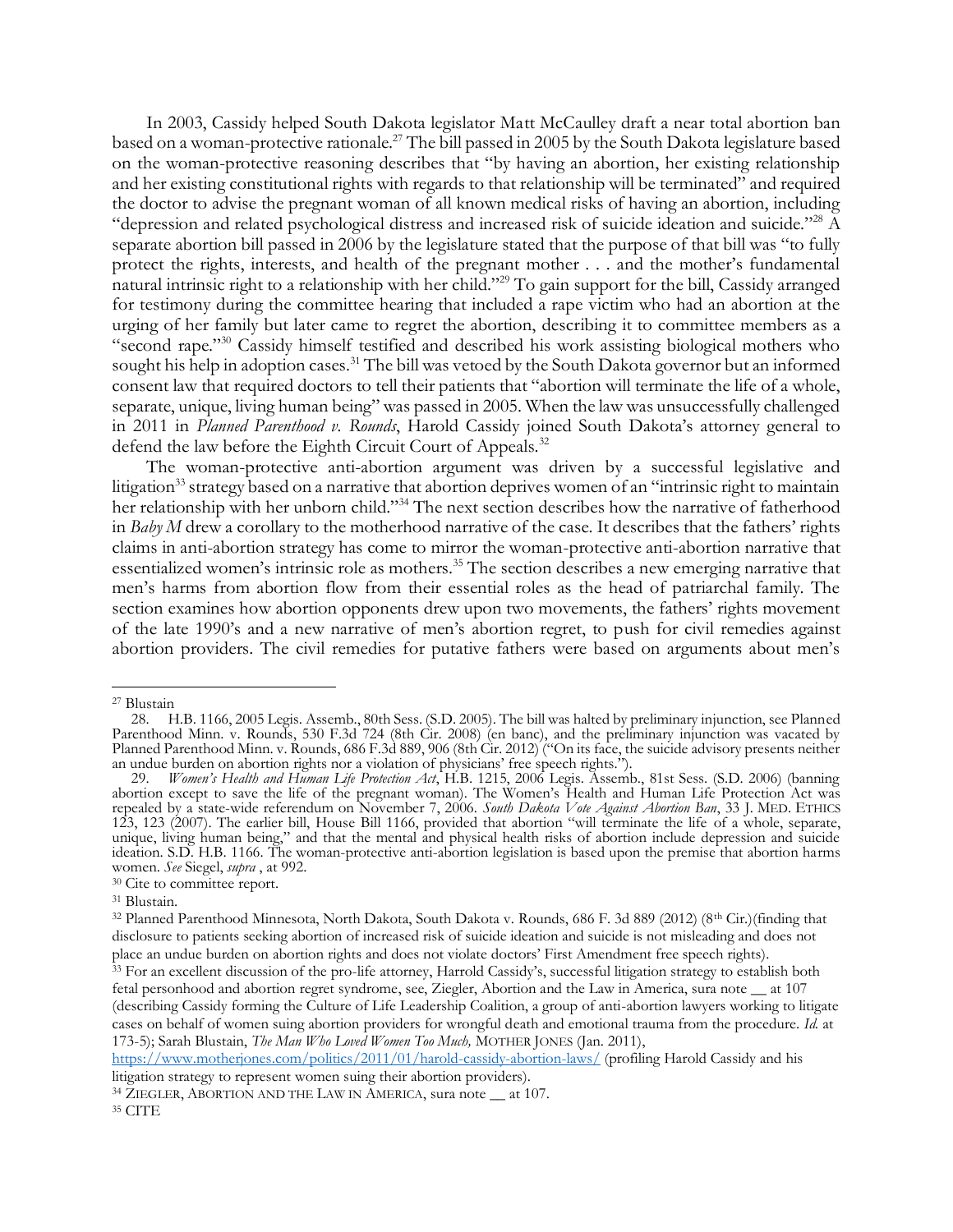natural roles as the head of traditional patriarchal household and that abortion causes men trauma and regret because it causes them to break their natural impulse to protect their unborn child.

c. William Stern, Fatherhood, and the Foundations of Men's Abortion Syndrome

The *Baby M* court also described William Stern's interest in fatherhood presented by the case. The court noted that the Stern's decision to "forego having children of their own" had "special significance" for Mr. Stern whose family had been killed in the Holocaust and "as the family's only survivor, he very much wanted to continue his bloodline."<sup>36</sup> The court took up the constitutional issues presented by the case, noting that both parties argued that the state and federal constitutions support their basic claims.<sup>37</sup> Both parties argued that their claims were supported by the right of privacy related to family and intimacy, the right to procreate, and the rights that flow from the Fourteenth Amendment, the Ninth Amendment, and the penumbras of rights that are encompassed in the Bill of Rights.<sup>38</sup> The court framed the controversy as two equal and fundamental competing constitutional claims, describing right asserted by the Sterns as the right of procreation and that asserted by Mary Beth Whitehead is the right to companionship of her child.<sup>39</sup> The court noted that it did not need to reach the issue because it had restored Mary Beth Whitehead's parental rights, but noted in dicta that, to assert that Mr. Stern's right of procreation gives him the right to custody of Baby M "would be to assert that the constitutional right of procreation includes within it a constitutionally protected contractual right to destroy someone else's procreation."<sup>40</sup> The court concludes that where the competing claims involve the rights of a resulting child, different interests are at stake and "a person's rights of privacy and self-determination are qualified by the effect on innocent third persons of the exercise of those rights."<sup>41</sup> The court's dicta regarding fathers' rights in the case, while not central to its holding, touches upon the litigation and legislative strategy of the antiabortion movement that was beginning to take shape based on arguments of fathers' rights to veto abortion.

Two movements were influential in shaping the conservative policy agenda to advance fathers' rights during the 1980's and 90's when the *Baby M* case was being decided. In response to rising divorce rates in the 1970's and 80's, a conservative fathers' rights movement sought to reform child custody laws to secure legal recognition of the father-child relationship.<sup>42</sup> Fathers' rights advocates also seized on emerging feminist constitutional equality arguments that challenged sex-based stereotypes of the natural superiority of mothers as caregivers at a time when women sought to enter the workforce and higher education in record numbers.<sup>43</sup> The fathers' rights movement advanced arguments that revived historic constructions of fatherhood in an effort to re-establish the authority of men and preserve the power of patriarchy in the family at a time when the formal structure of marriage was in decline.<sup>44</sup>

<sup>42</sup> *See discussion*, Dinner at 86-87 (describing the fathers' rights movement's goal of reforming child custody laws that favored maternal caregivers and arguing instead for laws that support the father-child relationship)

<sup>43</sup> Serena Meyeri (describing that in the early 1970's fathers seized upon the emerging constitutional equality principles to challenge the legal inferiority of unmarried fathers. Serena Meyeri Foundling Fathers at 2307; Deborah Dinner at \_\_\_

<sup>44</sup> Dinner at 87 ("The history of the fathers' rights movement is at once a liberation narrative and a story about the preservation of patriarchy within the family."); Kaaryn Gustafson, *Breaking Vows: Marriage Promotion, the New Patriarchy, and the Retreat from Egalitarianism,* 5 STAN. J. C.R. & C.L. 269, 283 (2009) (describing that marriage promotion efforts of

<sup>36</sup> *Id.* at 1235.

<sup>37</sup> *Id.* at 1253.

<sup>38</sup> *Id.* at 1253. <sup>39</sup> *Id.* at 1253.

<sup>40</sup> *Id.* at 1254.

<sup>41</sup> *Id.* at 1254.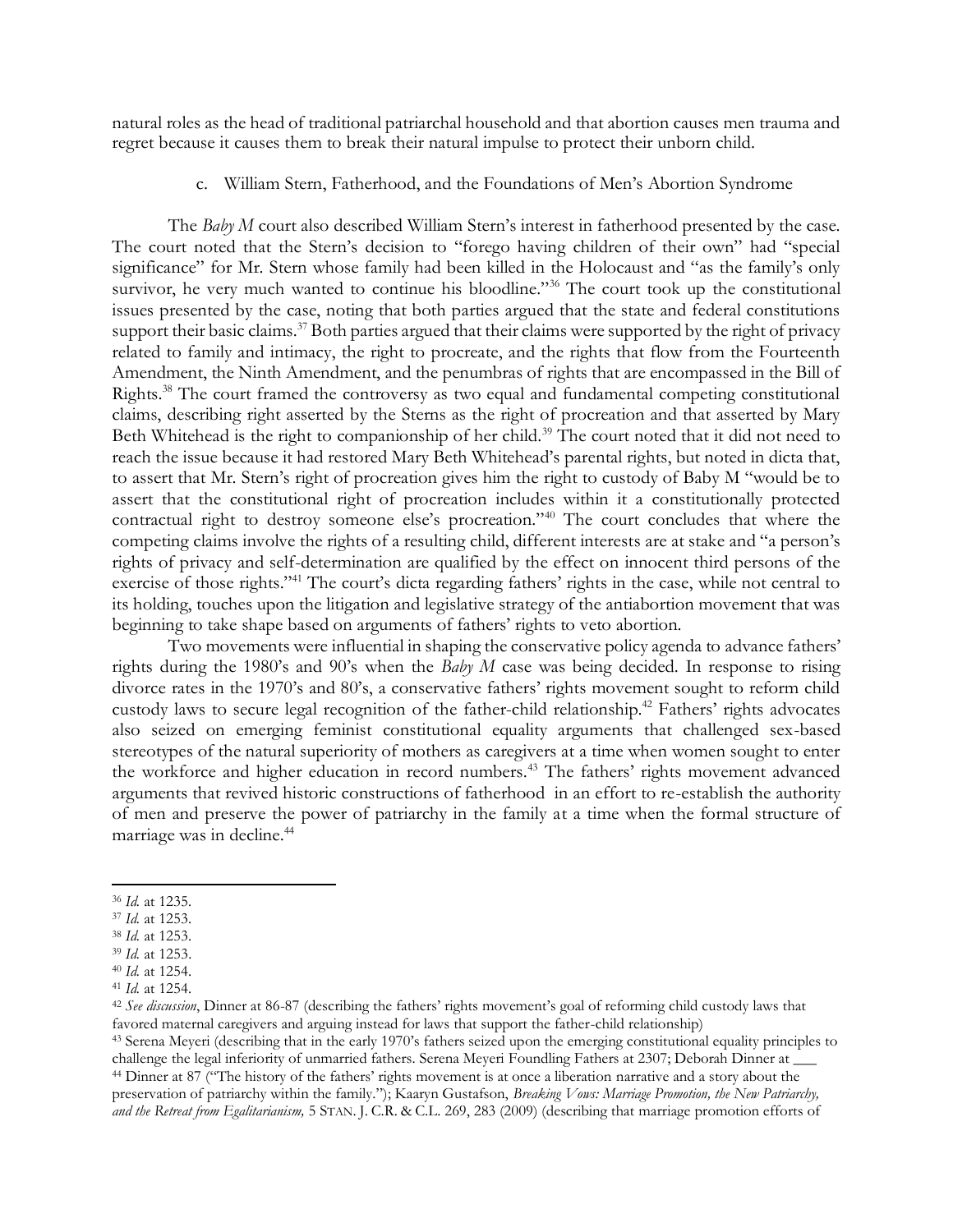The fathers' rights litigation in the years after *Roe v. Wade* were brought by putative fathers against pregnant women and sought to assert the rights of putative fathers to block abortion based on arguments that cast pregnant women seeking abortion as bad mothers and casting men in the role of parents in a child custody dispute.<sup>45</sup> Through this litigation strategy, anti-abortion activists sought to frame abortion within the context of family and parentage rather than as an individual right of privacy and bodily autonomy. They argued that men's reproductive right to veto abortion flowed from their roles as fathers in traditional family to protect and provide for their children.<sup>46</sup> Anti-abortion advocate John Noonan decried that "the person seeking an abortion has become by federal fiat an anonymous, rootless individual without spouse, parents, or family."<sup>47</sup> For example, in 1973 in *Jones v. Smith*, <sup>48</sup> the court denied injunctive relief for an unwed father who sought to enjoin his partner from obtaining an abortion based on the argument that "the termination of a pregnancy illustrates and reflects the "unfitness of the mother" or "the abandonment" of the unborn child."<sup>49</sup> The court rejected the plaintiff's framing of the issue as one of parental rights, holding that the decision to terminate pregnancy is a personal decision for the mother and her physician. In a 1984 case, *Coleman v. Coleman*, 50 the father called upon William Blackstone to argue that as a father he had an obligation to defend his child, quoting 1 W. Blackstone, Commentaries , that '[t]he duty of parents to provide for the *maintenance* of their children is a principle of natural law. . . . By begetting . . . [the children, the parents] have entered into a voluntary obligation . . . [to preserve the life] they have bestowed, . . . . And thus the children will have the perfect *right* of receiving maintenance from their parents.'"<sup>51</sup> In others cases brought by fathers seeking to block abortions, the putative fathers presented evidence and arguments that framed the contest as one of parentage, with fathers presenting evidence that "demonstrates that he would be a responsible father who is capable and would adequately support the child"<sup>52</sup> against the woman's claim of bodily autonomy and decisional privacy. The role of fathers in the context of abortion was addressed by the Supreme Court in 1976 in Planned Parenthood of Central Missouri v. Danforth<sup>53</sup> which required doctors to seek a husband's consent for an abortion unless the pregnant woman's life was at risk.<sup>54</sup> An amicus brief filed by Americans United for Life (AUL) argued that men should have the right to weigh in on the abortion decision because of their changing role in the family in which they have assumed increased care giving and responsibility for childrearing, in short, they share emotional bonds with their unborn children.<sup>55</sup> The AUL brief addressed men's rights in spousal consent laws based on men's roles as parents, arguing that formal equality and men's equal roles in childrearing mean that fathers suffer psychological and social harm as the result of abortion and their reproductive rights should be recognized.<sup>56</sup> The Court rejected the argument, noting instead that

<sup>55</sup> *Id*. at 104-105.

the religious Right "advocate patriarchal family structures . . . where men serve as authority figures in the [marital] family.").

<sup>45</sup> Cite Ziegler article

<sup>46</sup> Ziegler Fathers Rights at 679.

<sup>47</sup> John Noonan, *Proposed Constitutional Amendment on Abortion at 70.;* Mary Ziegler, *Fathers Rights \_\_\_\_\_\_\_\_\_\_\_\_ at \_\_\_\_\_.*

<sup>48</sup> 278 So. 2d 339 (Fla. Dist. Ct. App. 1973).

<sup>49</sup> CITE

<sup>50</sup> 471 A.2d 1115 (1984).

<sup>51</sup> *Id.* at 1118.

<sup>52</sup> *Conn v. Conn,* 525 N.E.2d 612, 615 (Ind. Ct. App. 1988). *See also, Steinhoff v. Steinhoff*, 531 N.Y.S.2d 78 (Sup. Ct. N.Y. Nassau Cnty. 1988) (denial of husband's application for an order restraining any hospital from performing an abortion on wife based on his argument that he is "ready, willing and able to care for the child in the event of a live birth." *Id.* at 79).

<sup>53</sup> 428 U.S. 52 (1976).

<sup>54</sup> *Id.* at 58.

<sup>56</sup> *Id*. at 104-105.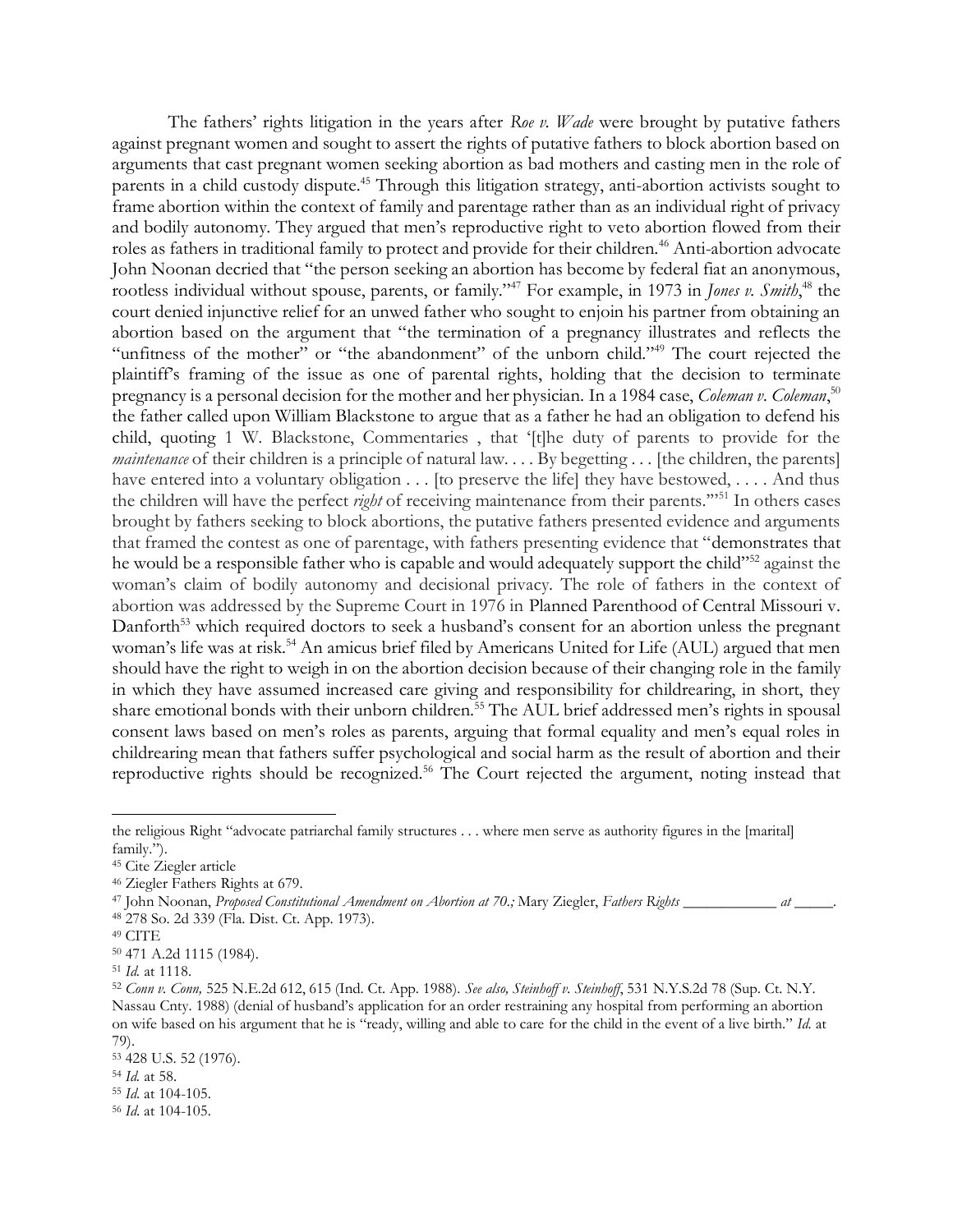"Inasmuch as it is the woman who physically bears the child and who is the more directly and immediately affected by the pregnancy, as between the two, the balance weighs in her favor."<sup>57</sup> The courts in these cases consistently rejected the argument that fathers have a right to make decisions for a pre-viable fetus in against the right of bodily autonomy of the gestational parent. Civil remedy antiabortion laws make a similar claim—but aimed at the provider instead of the pregnant patient to grant putative fathers the right to sue in wrongful death or on behalf of the fetal estate based on their status as the father of the fetus. This new strategy to allow putative fathers to sue abortion providers for their own harms and on behalf of the fetal estate is striking in that it at once seeks to anchor fetal personhood and reframe the abortion right as one involving parentage rather than bodily autonomy.

Reframing the abortion right as an issue of parentage recasts the competing claims of the parties as contests over custody and parental fitness. For example, in their fathers' rights litigation strategy, attorneys Jim Bopp and Richard Coleson sought to devalue the pregnant women's decisionmaking by presenting it as frivolous in relations to the fathers' interest in raising his unborn child. A case described earlier, John Smith sought to block his estranged girlfriend from seeking an abortion, the attorneys argued that Jane Doe's reasons for seeking an abortion were frivolous compared to his desire to raise his child.<sup>58</sup> In their brief to the court the attorneys argued that,

Regardless of the mother's motivation, whether it be gender selection of her child, revenge or blackmail . . . she may obtain an abortion without any consideration of the father's interests. It matters not . . . what degree of bonding already occurring between the father and child, not his resources for providing for the child when born . . . Even in a situation where an unborn child is the only child that the father . . . . would be able to procreate  $\ldots$  her right is absolute as against the father.<sup>59</sup>

Framing the abortion decision as a contest between parents shifts the arguments to balance the interests of parents. The ACLU pushed back on this rhetorical slippage, arguing that " every adult woman ha[d] the right to decide to have an abortion and to effectuate that decision without government interference, regardless of her very personal reasons and without having to reveal those reasons." 60

III *DOBBS*, ABORTION AS UNWANTED PARENTAGE, AND THE EMERGING FATHERS' RIGHTS ANTIABORTION NARRATIVE

Two themes undergird the *Baby M* case, the instinct of motherhood and the trauma of separating a mother and child, and the rights of fathers to maintain their bloodline through procreation and custody of their children. While these themes were nascent in the case, in the ensuing years they came to fruition and came to dominate the antiabortion strategy of the following decades with varying success. The Supreme Court echoed the woman-protective rationale when it upheld a ban on intact D & E abortion procedures in *Gonzales v. Carhart*<sup>61</sup> describing that abortion harmed women by breaking the bond between mother and child:

Respect for human life finds an ultimate expression in the bond of love the mother

<sup>57</sup> Planned Parenthood v. Danforth, 428 U.S. at 71.

<sup>58</sup> *See discussion* Ziegler Fathers' Rights at 694-95.

<sup>59</sup> Petition for Writ of Certiorari at 15, Smith v. Doe, 492 U.S. 919 (1988) (No. 88-1837) at 6.

<sup>60</sup> Respondent's Brief in Opposition at 4-8, Smith v. Doe, 492 U.S. 919 (1988) (No. 88-

<sup>1837)</sup> at 8. See discussion Ziegler Fathers Rights at 697-98.

<sup>61.</sup> Gonzales v. Carhart, 550 U.S*.* 124, 158-59 (2007).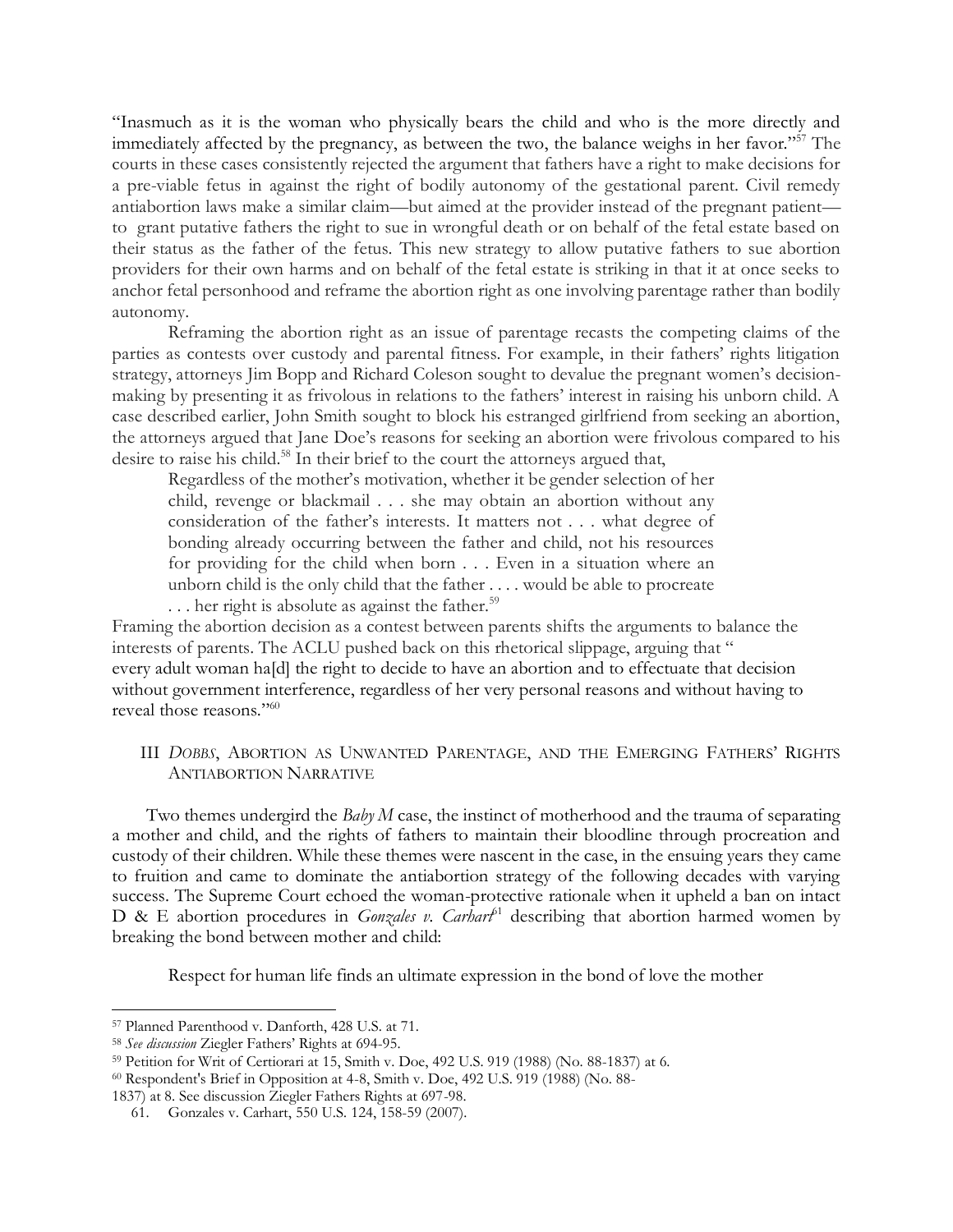has for her child. . . . While we find no reliable data to measure the phenomenon, it seems unexceptionable to conclude some women come to regret their choice to abort the infant life they once created and sustained. Severe depression and loss of esteem can follow.<sup>62</sup>

While acknowledging that it lacks scientific "data" upon which to base its decision, the Court's opinion nevertheless sets forth the narrative that abortion harms women based on a description that calls upon fetal personhood.<sup>63</sup> The Court stated:

It is self-evident that a mother who comes to regret her choice to abort must struggle with grief more anguished and sorrow more profound when she learns, only after the event, what she once did not know: that she allowed a doctor to pierce the skull and vacuum the fast-developing brain of her unborn child, a child assuming the human form.<sup>64</sup>

The Court's description of the woman-protective rationale is steeped in language that reflects fetal personhood, indeed the harm to the patient flows from the regret of terminating the life of "a child assuming the human form."<sup>65</sup>

While the woman-protective rationale for restricting abortion has been adopted by the Supreme Court and influenced its decision in *Carhart,* it appears that the fathers' rights argument may have also gained traction in the Court's abortion analysis. In December, the Supreme Court heard oral arguments in *Dobbs v. Jackson Women's Health Organization,<sup>66</sup>* a case involving a challenge to Mississippi's fifteen-week pre-viability abortion ban. In her questions to the lawyers representing the Mississippi abortion clinic, Justice Barrett asked about safe haven laws, which permit a mother to leave her newborn at a designated location such as a police or fire station without fear of legal consequences. Justice Barrett's questioning posited that the availability of safe haven laws means that an unwanted pregnancy no longer raises the specter of forcing a woman to give up her education and career in the wake of an unplanned pregnancy that she is forced to carry to term. She asked,

> [B]oth *Roe* and *Casey* emphasize the burdens of parenting, and insofar as you and many of your amici focus on the

 $^{65}\rm \,CITE$ 

<sup>66</sup> CITE

<sup>62.</sup> *Id.* at 159 (citation omitted). It is important to note that the Court's reliance on the psychological harm of abortion and regret arise not from intact dilation and evacuation ("D & E") procedure, the most common procedure for a secondtrimester abortion, specifically, but from abortion itself and therefore has wider implications for extending beyond the intact D & E context, to abortion more generally. *See* Chris Guthrie, Carhart, *Constitutional Rights, and the Psychology of Regret*, 81 S. CAL. L. REV. 877, 879-80, 880 n.13 (2008) (arguing that states will use the psychology of regret from the *Carhart* decision to justify wide-ranging constraints on abortion rights generally).

<sup>&</sup>lt;sup>63</sup> Abortion regret that forms the basis of the women-protective anti-abortion ideology has not been backed by mainstream scientific findings, see e.g., Biggs MA, Upadhyay UD, McCulloch CE, Foster DG, *Women's mental health and well-being 5 years after receiving or being denied an abortion. A prospective, longitudinal cohort study* 74 *JAMA Psychiatry* 169 (2017) doi:10.1001/jamapsychiatry.2016.3478; American Psychological Association, *Abortion and Mental Health* (June 2018), https://www.apa.org/pi/women/programs/abortion/index (finding "no evidence sufficient to support the claim that an observed association between abortion history and mental health was caused by the abortion."); Vignetta E. Charles, et al., *Abortion and Long-Term Mental Health Outcomes: A Systemic Review of the Evidence,* 78 Contraception 436 (2008) https://pubmed.ncbi.nlm.nih.gov/19014789/ (finding that studies suggest "few, if any, differences between women who had abortions and their respective comparison groups," while "studies with the most flawed methodology" found negative effects.)

<sup>64</sup>*. Carhart*, 550 U.S*.* at 159-60. The Court further concluded that because women may not understand the full extent of their choice until later and would come to regret their decision, the answer was to ban the procedure outright rather than to require informed consent to the procedure. *See id.* at 159-60, 163.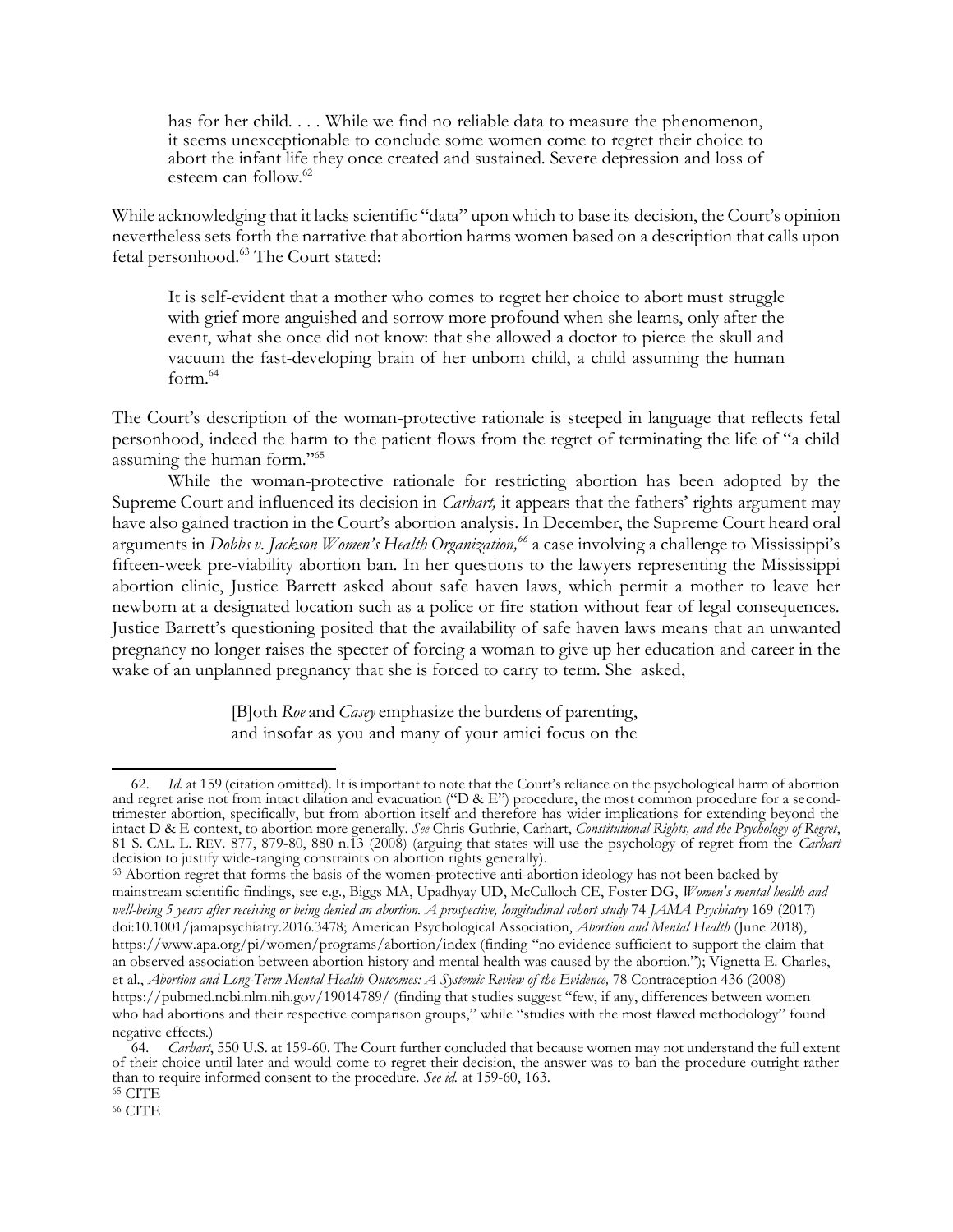ways in which forced parenting, forced motherhood, would hinder women's access to the workplace and to equal opportunities, it's also focused on the consequences of parenting and the obligations of motherhood that flow from pregnancy. Why don't the safe haven laws take care of that problem? It seems to me that it focuses the burden much more narrowly. There is, without question, an infringement on bodily autonomy, you know, which we have in other contexts, like vaccines. However, it doesn't seem to me to follow that pregnancy and then parenthood are all part of the same burden.<sup>67</sup>

Justice Barrett's questioning shifted the central concern of the abortion right, from the right of bodily autonomy to the right to be free of unwanted parentage. While Justice Barrett's questions were nominally about safe-haven laws, her query reveals that the antiabortion movement's strategy to assert fathers' rights to veto abortion has gained purchase after decades of laying strategic groundwork. Ms. Rikelman's response focuses on this issue, arguing that *Roe* and *Casey* did not just focus on the burdens of parenting, but on pregnancy itself which "imposes unique physical demands and risks on women" including their ability to care for other children and family members and their ability to work.<sup>68</sup>

While Justice Barrett's example involves state agencies and nameless adoptive parents taking the newborn to raise, the antiabortion movement has been arguing that *fathers* should have the right to relieve the pregnant woman of the burden of parenthood by stepping forward and agreeing to assume parental duties. The recasting of the abortion right reflected in Justice Barrett's line of questioning that posits that so long as there is a person willing to assume parental responsibility the woman's does not need access to abortion, opens the door to the fathers' right to veto abortion reflected in the civil remedy provisions cropping up in antiabortion legislation. Under this reasoning, it is not the indignity of being conscripted into an unwanted pregnancy and the risks of pregnancy and childbirth,<sup>69</sup> but the unwanted parentage that becomes salient to Justice Barrett's analysis. When abortion is recast as a concern over parentage instead of bodily autonomy, advancing the rights of putative fathers in the abortion context takes direct aim at eroding pregnant people's right to access abortion. What is more, invoking safe haven laws advances a false narrative of the role of adoption vis a vi the abortion right as research such as the Turn Away Study reveals that ninety percent of women who are denied abortion keep their children and they and their families slip further into poverty.<sup>70</sup> When putative fathers are permitted to step forward and assert parental rights, regardless of their relationship to the mother and with no exception for rape and incest, this reframing forces women to parent with men who may be a threat to their mental and physical health and safety.<sup>71</sup>

<sup>67</sup> Dobbs v. Jackson Whole Woman's Health, Oral Argument transcript at 56-57, lines 10-25, line 1 (December 1, 2021). <sup>68</sup> Dobbs v. Jackson Whole Woman's Health, Oral Argument transcript at 57, lines 17-24 (December 1, 2021). Indeed, she describes that it is seventy-five times more dangerous in Mississippi to give birth than it is to have a previability abortion and those risks are higher for women of color. Dobbs v. Jackson Whole Woman's Health, Oral Argument transcript at 57, lines 24-25, through 58 lines 1-4 (December 1, 2021).

<sup>69</sup> Footnote here about the stats in Mississippi cited by the attorneys

<sup>70</sup> Cite to turn away study and NY Mag article on False pretense of abortion

<sup>71</sup> This issue lies at the center of advocacy efforts to strip the ability of fathers to assert parental rights over children conceived through rape.